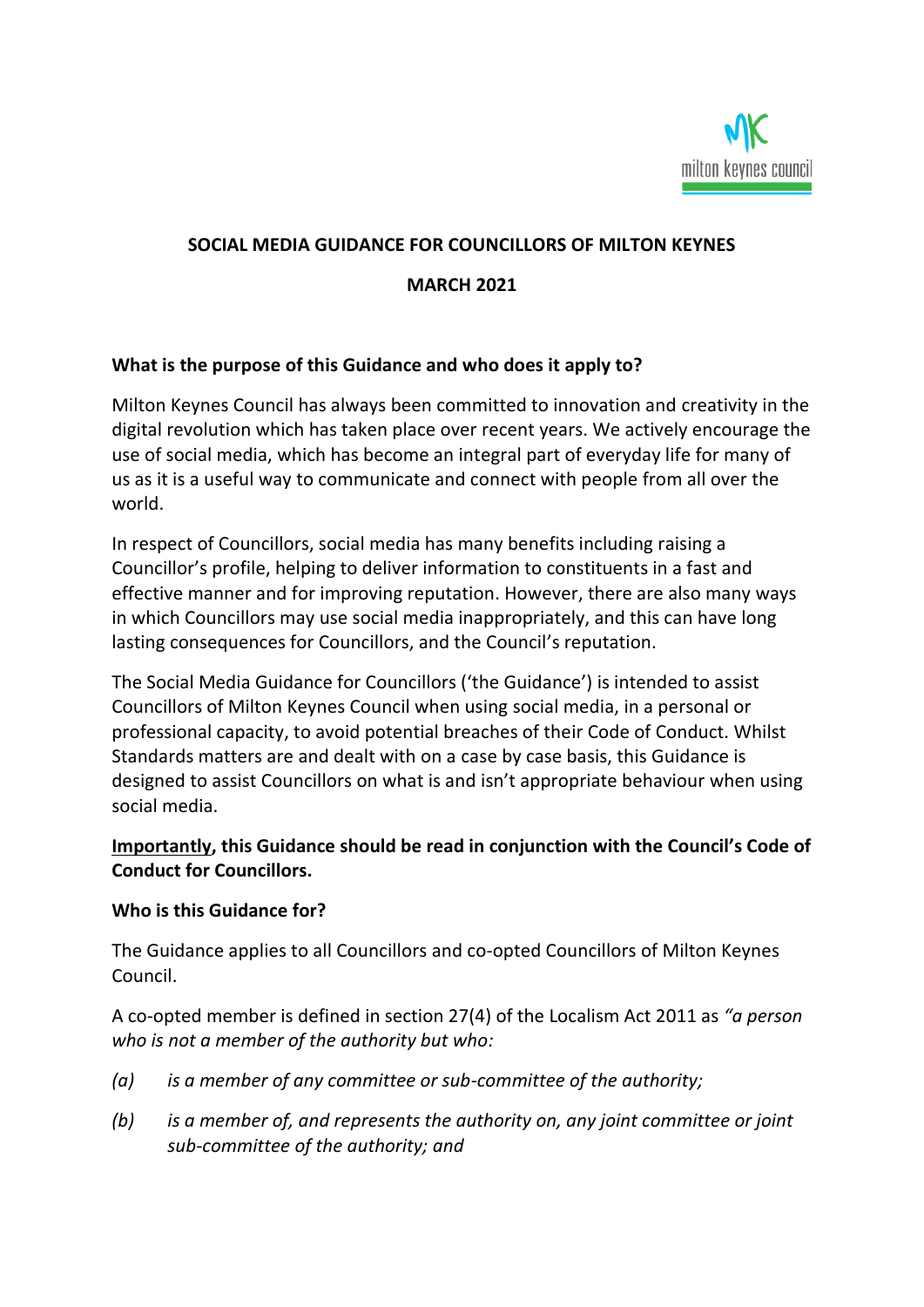*(c) who is entitled to vote on any question that falls to be decided at any meeting of that committee or sub-committee".*

# **Pros and Cons of Social Media**



## **The Code of Conduct**

Councillors are personally responsible for their conduct online should always be mindful of the Code of Conduct and the Nolan Principles.

## **'Acting in Capacity' as a Councillor**

This is a subjective test. However, there are actions which increase the likelihood of a Councillor being found as 'acting in their capacity as a Councillor'. For example, by identifying that they are a Councillor on their profile page, by using social media to campaign or to share Council news/developments with the public.

A Councillor may wish to consider the following when using social media:

• Keep separate accounts for professional and private matters

By having one account which incorporates both a Councillor's professional and personal life, Councillors are increasing the risk of being found as acting in their capacity if a complaint is made.

If a Councillor wishes to keep just one account, be clear on what the account is used for. For example, if the account is personal, keep it private and refrain from using Council or Councillor terminology or referring to your role as a Councillor.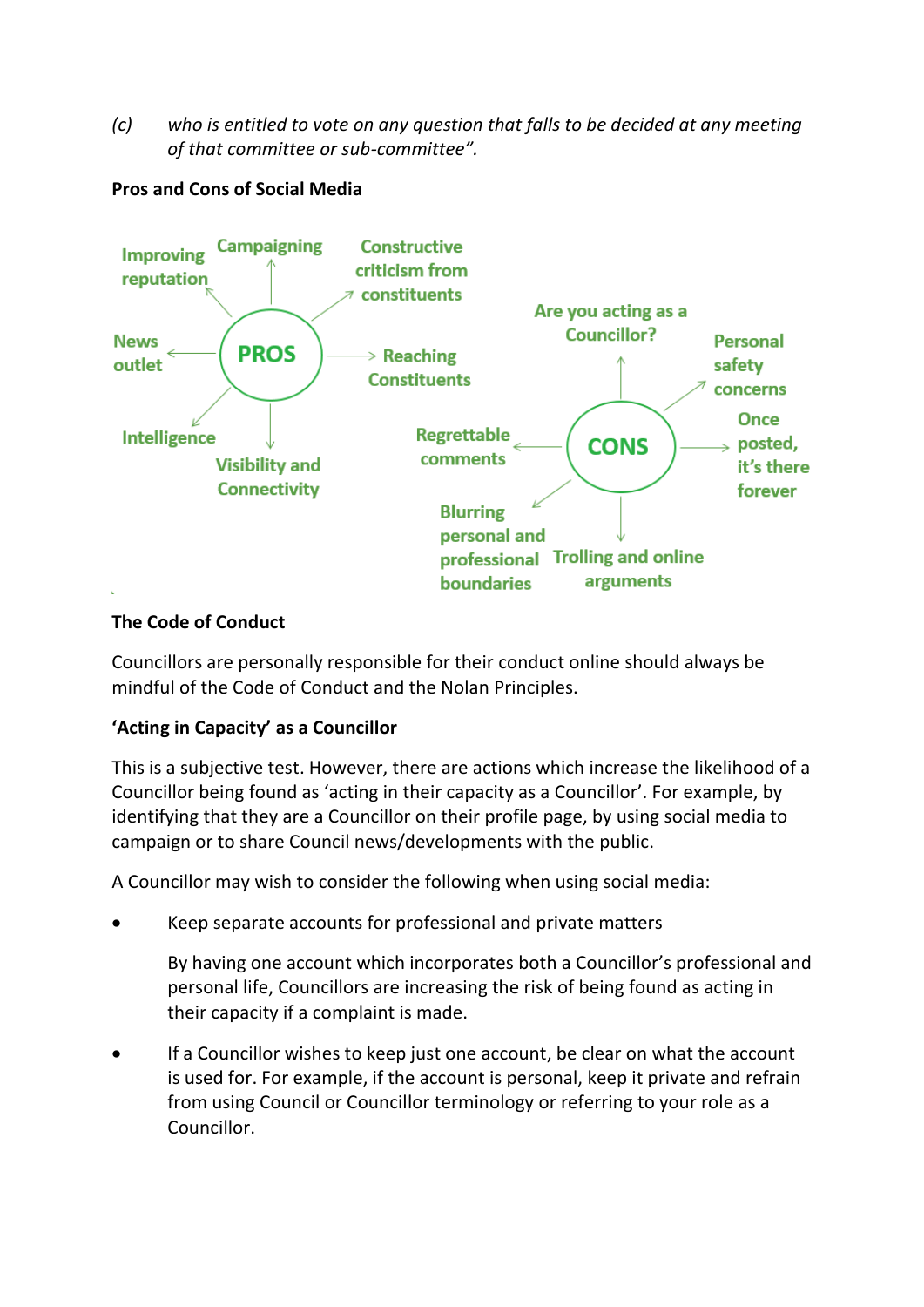## **General Responsibilities when using Social Media**

In addition to the Model Code of Conduct, Councillors should be mindful of the following responsibilities:

- Councillors should take particular care to ensure that, in any comment or post they create, they do not imply that they are speaking on behalf of the Council as a whole.
- Once a post is made on social media, it is there for the world to see, even if it is deleted this does not mean that someone has not already saved a copy of it. Councillors should never post anything on social media that they would not be prepared to discuss in public meetings, with their constituents and with their friends and family. Councillors should think carefully before engaging in activity on social media.
- Councillors should be honest about who they are on social media and not impersonate anybody if it could lead to bringing the Council into disrepute.
- Councillors should be mindful of the safety of themselves, their families and others.
- Councillors should only share accurate information from reliable sources and should be mindful of 'fake news' stories and outlets.
- Councillors should be trustworthy and not use social media to divulge any confidential or exempt information which has been shared with them.
- Councillors should keep their social media accounts secure and protected by passwords. They should not allow anybody else access to any of their social media platforms.
- Councillors should remain professional and polite when conversing with members of the public. This includes the use of private messaging, commenting on posts or replying.
- The way we interact with people in person is not just limited to the things we say. Body language, expression, tone of voice and who we are speaking to are all contributing factors to interaction. Considering this, Councillors should always consider how any comment/post they make on social media could be construed.
- Councillors should be mindful of the public perception of using social media during Council meetings and consider whether it is appropriate.